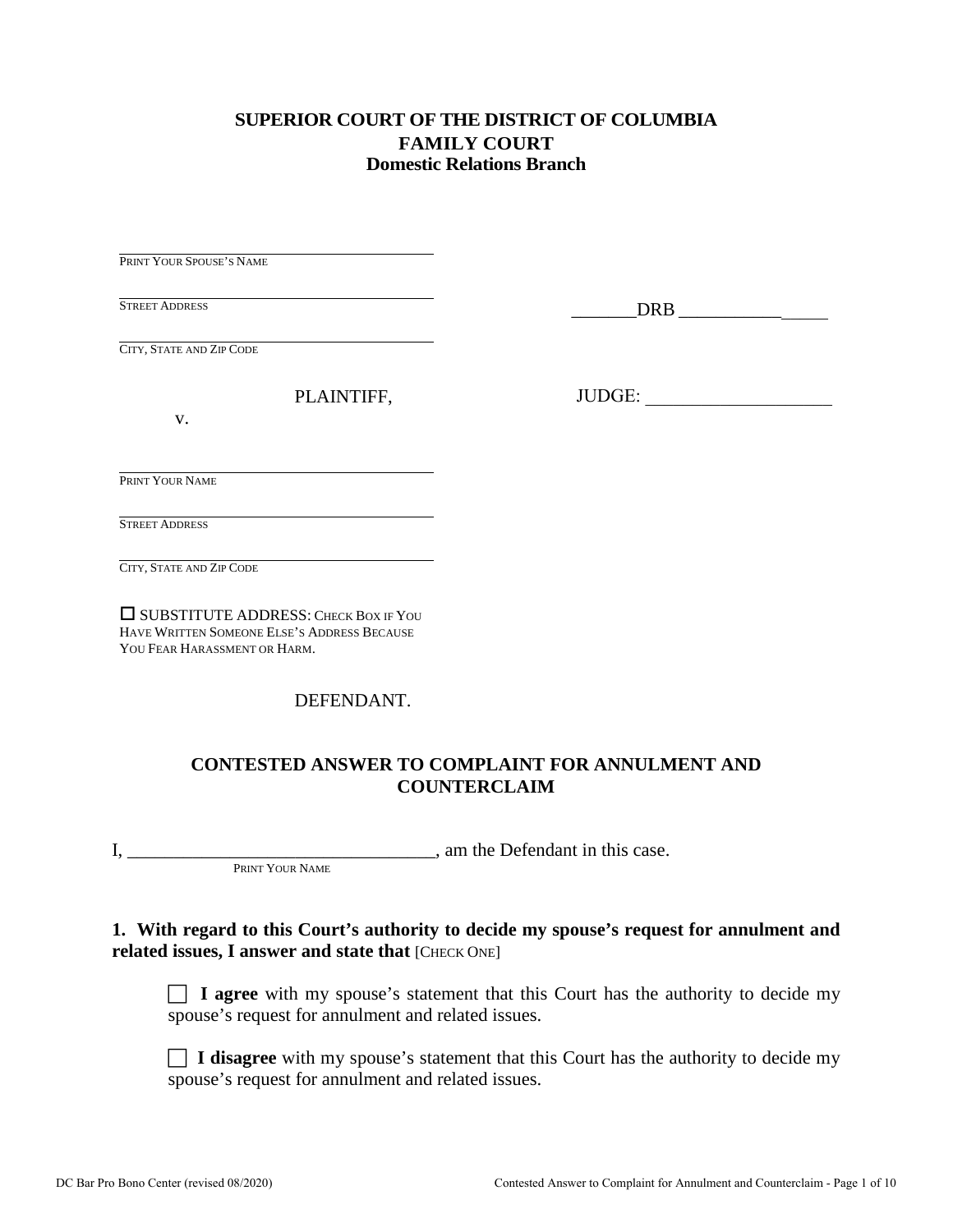|  | 2. With regard to my marriage to my spouse, I answer and state that [CHECK ONE] |  |  |  |  |  |  |  |  |  |  |
|--|---------------------------------------------------------------------------------|--|--|--|--|--|--|--|--|--|--|
|--|---------------------------------------------------------------------------------|--|--|--|--|--|--|--|--|--|--|

**I agree** with my spouse's statement about how, when and where we were married.

**I disagree** with my spouse's statement about how, when and where we were married.

**3. With regard to whether my marriage should be annulled, I answer and state that** [CHECK] **ONE** 

**I agree** with my spouse's statement about why our marriage should be annulled.

**I disagree** with my spouse's statement about why our marriage should be annulled.

### **4. With regard to my spouse's married name, I answer and state that** [CHECK ALL THAT APPLY]

**I agree** with my spouse's statement about his or her name change.

**I disagree** with my spouse's statement about his or her name change.

 **I further state** that I changed my name when I married my spouse and I now wish to return to my birth name or another legal name I used before my marriage. I have no illegal or fraudulent reason for making this request. The former name I want restored is

PRINT NAME YOU WOULD LIKE THE COURT TO RESTORE

# **Marital Property & Marital Debt**

#### **5. With regard to property from my marriage, I answer and state that [CHECK ONE]**

 **I agree** with my spouse's statement about marital property, **and I agree** with all of my spouse's statements on Attachment A.

 **I disagree** with my spouse's statement about marital property **and further state** that I have completed and attached the additional information required on Attachment A, which I incorporate into this Contested Answer and Counterclaim.

#### **6. With regard to debt from my marriage, I answer and state that** [CHECK ONE]

 **I agree** with my spouse's statement that we have marital debt we are asking the Court to assign, **and I agree** with all of my spouse's statements on Attachment A.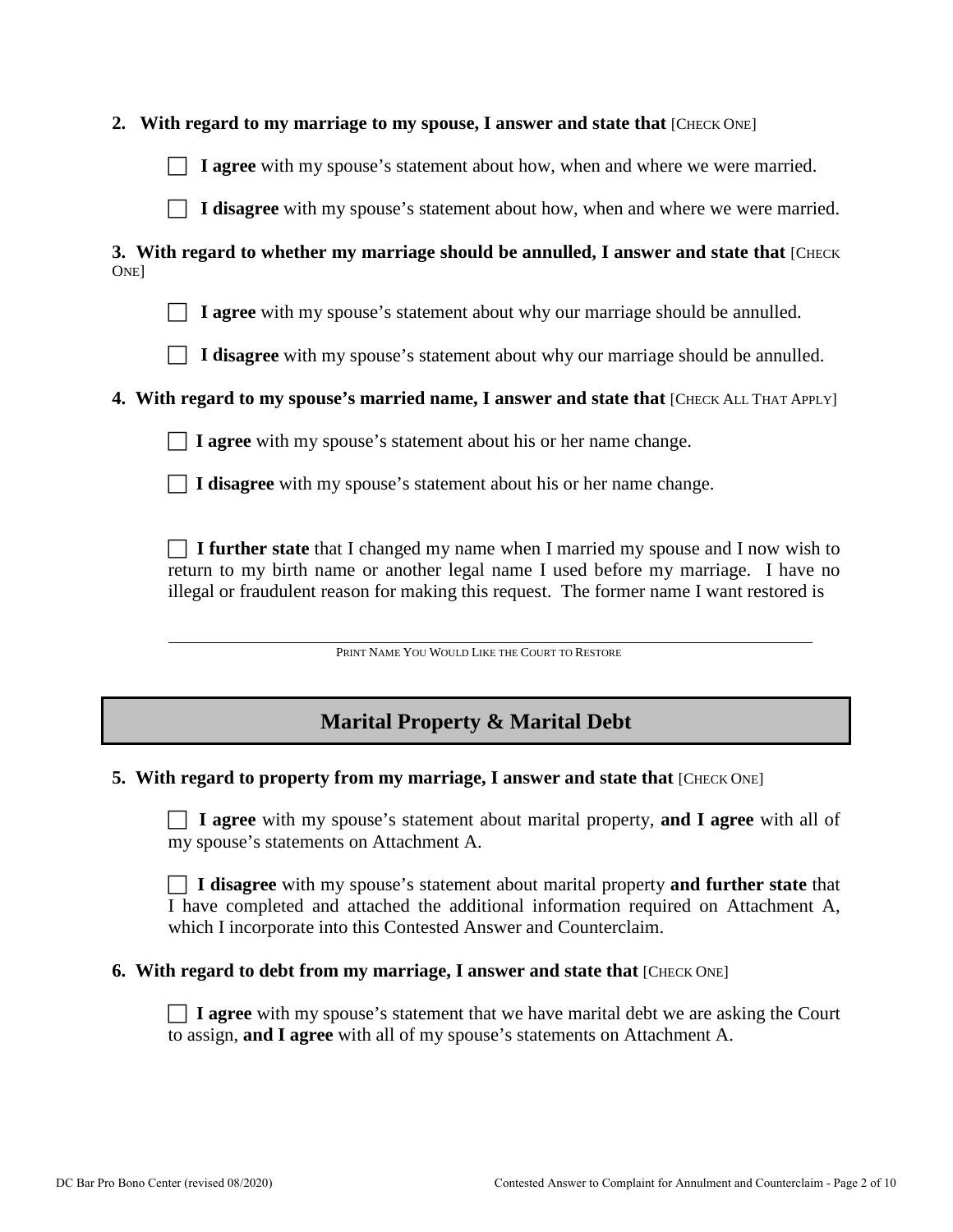**I disagree** with my spouse's statement about marital debt **and further state** that I have completed and attached the additional information required on Attachment A, which I incorporate into this Contested Answer and Counterclaim.

### **Alimony**

**7. With regard to my spouse's statement about temporary financial support, I answer and** state that [CHECK ALL THAT APPLY]

**I agree** with my spouse's statement about temporary financial support.

 **I disagree** with my spouse's statement about temporary financial support at this time and will file an "Opposition to Motion for Temporary Alimony" if my spouse files a separate motion requesting temporary alimony.

 **I further state** that I need temporary financial support and will file a separate motion ("Motion for Temporary Alimony") asking the Court to grant this request.

**8. With regard to my spouse's statement about alimony, I answer and state that** [CHECK ALL THAT APPLY]

**I** agree with my spouse's statement about alimony.

 **I disagree** with my spouse's statement about his or her need for alimony **and/or I disagree** that I have the ability to pay alimony.

 **I further state** that I need alimony from my spouse and I believe my spouse has the ability to pay alimony to me.

# **Custody**

**9. With regard to my spouse's statement about children of this marriage, I answer and state that [CHECK ONE]** 



**I** agree with my spouse's statement about custody.

 **I disagree** with my spouse's statement about custody, and I have completed and attached the additional information required on Attachment B, which I incorporate into this Contested Answer and Counterclaim.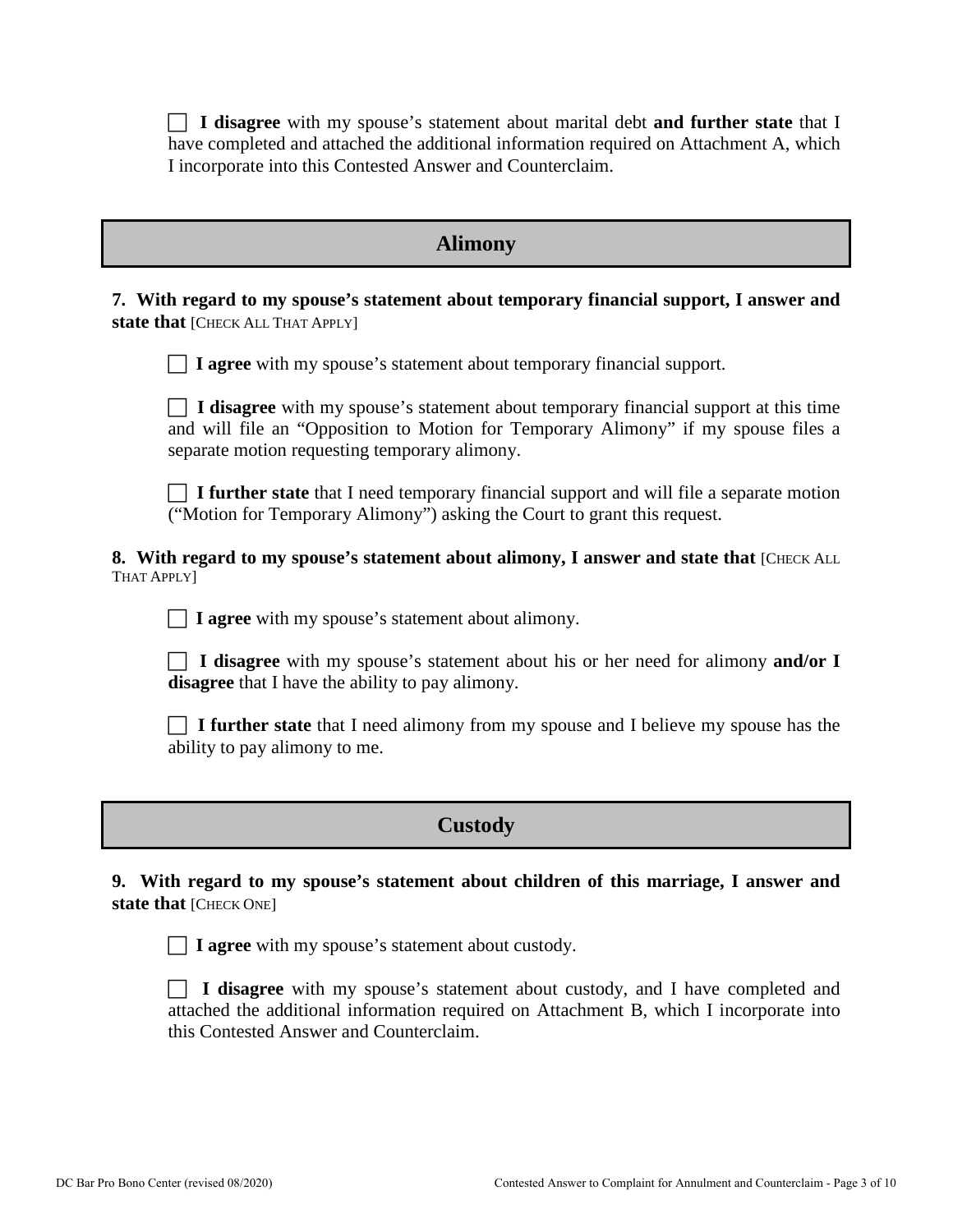# **Child Support**

**10. With regard to my spouse's statement about my legal obligation to contribute to the support of our eligible child(ren), including any adult disabled children, I answer and state that** [CHECK ONE]

**I agree** with my spouse's statement about my legal obligation.

**I disagree** with my spouse's statement about my legal obligation.

**11.** With regard to my spouse's request for child support, I answer and state that [CHECK] ALL THAT APPLY]

**I agree** with my spouse's statement about child support.

 **I disagree** with my spouse's statement about child support, and I have completed and attached the additional information required on Attachment C, which I incorporate into this Contested Answer and Counterclaim.

 **I further state** that I am asking the Court to award child support to me, **and** I have completed and attached the additional information required on Attachment C, which I incorporate into this Complaint.

### **Attachments**

### **12. With regard to my spouse's statement that he or she included attachment(s) to his or her Complaint for Annulment of Marriage, I answer and state that [CHECK ONE]**



**I** agree with my spouse's statement about attachments.

**I disagree** with my spouse's statement about attachments.

### **13. I further state that in support of my Answer and Counterclaim, I have included the following attachment(s):**

| O<br>J. |
|---------|
| Atta    |
|         |

attachments achment A (Marital Property and Marital Debt)

 $\Box$  Attachment B (Child Custody)

Attachment C (Child Support)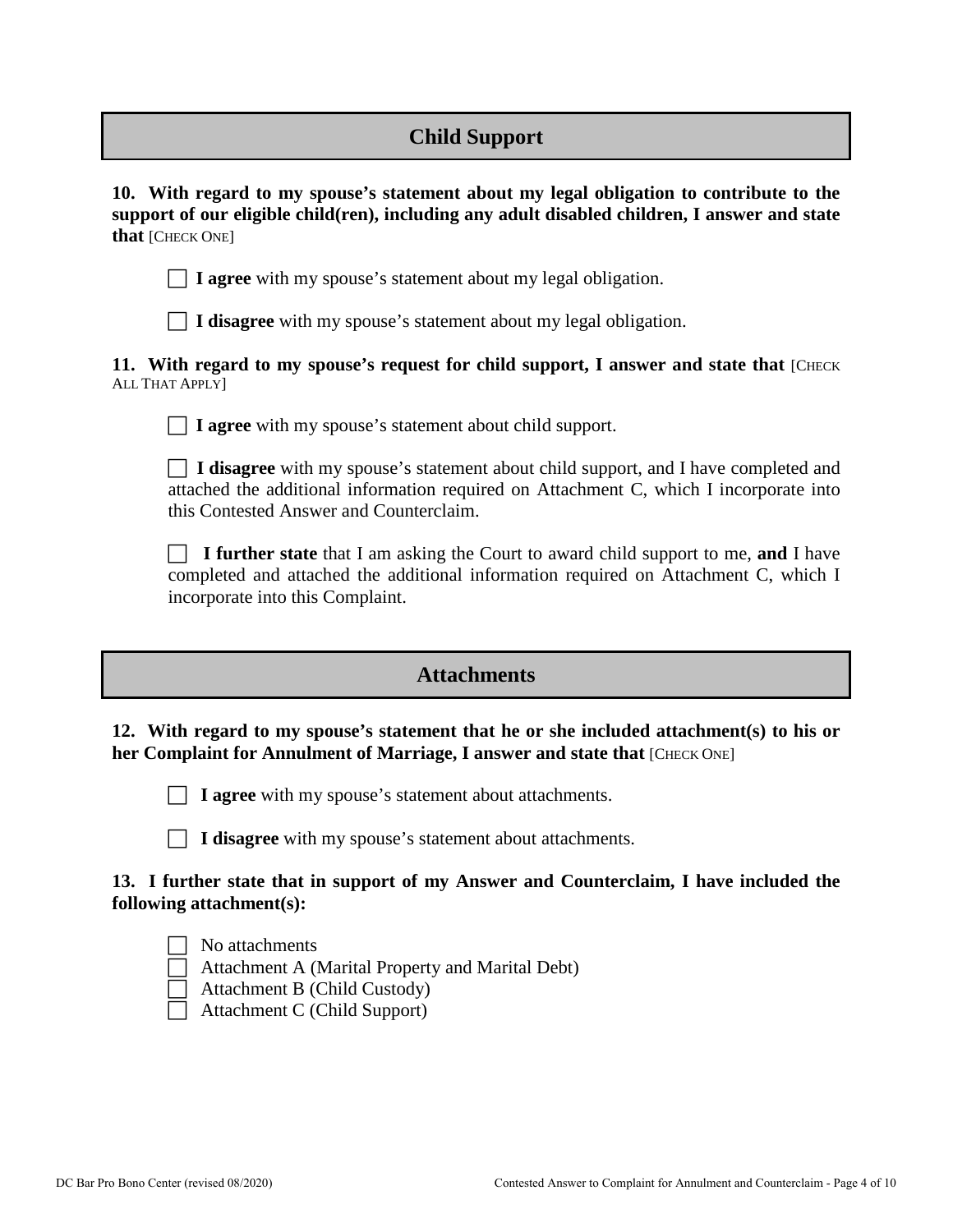14. I do  $\Box$  / do *not*  $\Box$  know of any proceedings in the District of Columbia or in any state or territory involving the same claim or subject matter as this case. Please list state, court, and docket number for cases involving the same claim or subject matter.

| Court | <b>Case Number</b> | Case Type |
|-------|--------------------|-----------|
|       |                    |           |
|       |                    |           |
|       |                    |           |
|       |                    |           |
|       |                    |           |
|       |                    |           |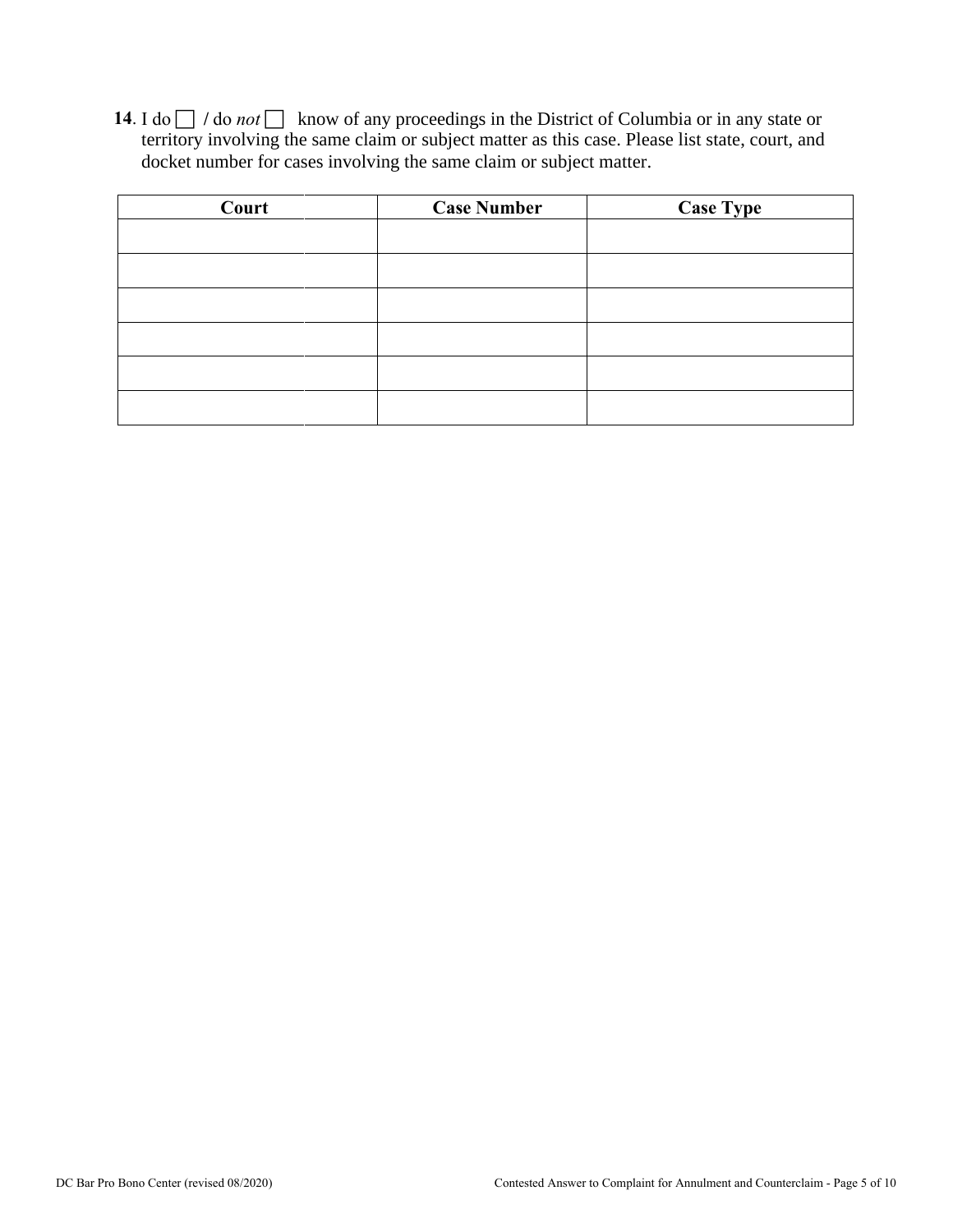# **Request for Relief**

| <b>I RESPECTFULLY REQUEST that the Court: [CHECK ALL THAT APPLY]</b>                                                                                                                                                                                                                                                   |
|------------------------------------------------------------------------------------------------------------------------------------------------------------------------------------------------------------------------------------------------------------------------------------------------------------------------|
| <b>Deny my spouse's request for an Annulment of Marriage.</b><br>Grant                                                                                                                                                                                                                                                 |
| Divide marital property and/or assign marital debt in a manner that is equitable, just<br>and reasonable.                                                                                                                                                                                                              |
| Award alimony in a manner that is fair and just.                                                                                                                                                                                                                                                                       |
| Award custody in the best interests of the child(ren).                                                                                                                                                                                                                                                                 |
| Deny my spouse's request for child support according to the Child Support Guideline<br>of the District of Columbia and other applicable laws.                                                                                                                                                                          |
| Hold a hearing on any request for child support within 45 days of filing and issue a<br>Notice of Hearing and Order Directing Appearance ("NOHODA") to the other parent<br>with the date and time of the hearing.                                                                                                      |
| Award child support according to the Child Support Guideline of the District of<br>Columbia and other applicable laws, including<br>$\Box$ current child support (support starting today and continuing into the future)<br>$\Box$ retroactive child support (support for time before today)<br>$\Box$ medical support |
| Note that we have a Settlement Agreement. I request that the Court: [CHECK ONE]<br>$\Box$ include our Settlement Agreement as a part of its order.<br>$\Box$ not include our Settlement Agreement as a part of its order.                                                                                              |
| Restore me to my former name.                                                                                                                                                                                                                                                                                          |
| Grant my spouse's request to be restored to his or her former name.                                                                                                                                                                                                                                                    |
| I ALSO REQUEST that the Court award any other relief it considers fair and proper.                                                                                                                                                                                                                                     |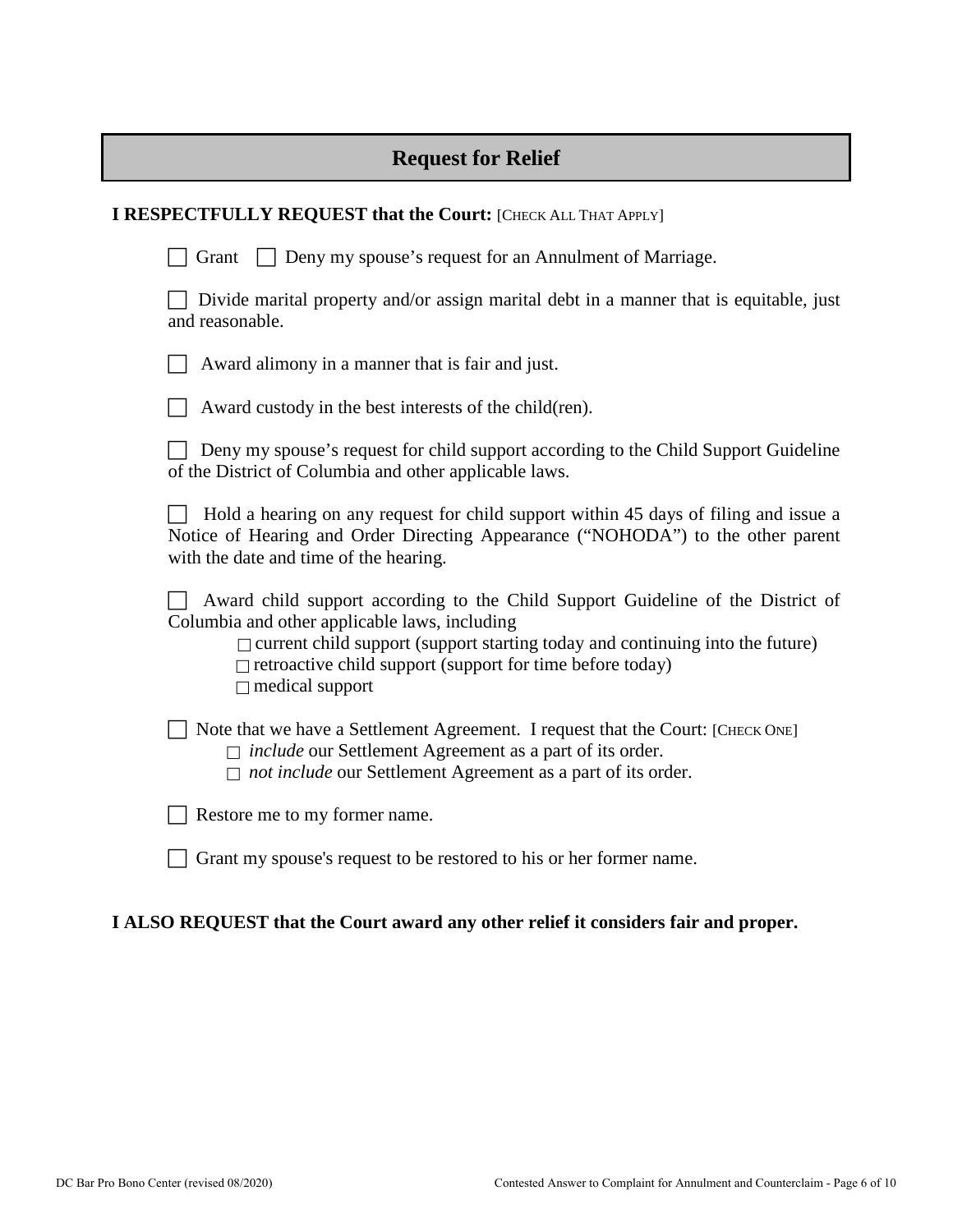I declare under penalty of perjury that the foregoing is true and correct*.* 

*If this document is to be signed outside the geographic boundaries of the United States, Puerto Rico, the United States Virgin Islands, and any territory or insular possession subject to the jurisdiction of the United States, additional requirements must be met prior to signing. See Super. Ct. Dom. Rel. R. 2(c)(1)(B).*

| SIGN YOUR NAME. Add slashes to either side /like this/ to sign electonically. | <b>DATE</b>          |
|-------------------------------------------------------------------------------|----------------------|
| PRINT YOUR NAME                                                               | <b>PHONE NUMBER</b>  |
| <b>HOME ADDRESS 1</b>                                                         | <b>EMAIL ADDRESS</b> |
| <b>HOME ADDRESS 2</b>                                                         |                      |
| SUBSTITUTE ADDRESS: CHECK BOX IF YOU<br>HAVE WRITTEN SOMEONE ELSE'S ADDRESS   |                      |

BECAUSE YOU FEAR HARASSMENT OR HARM.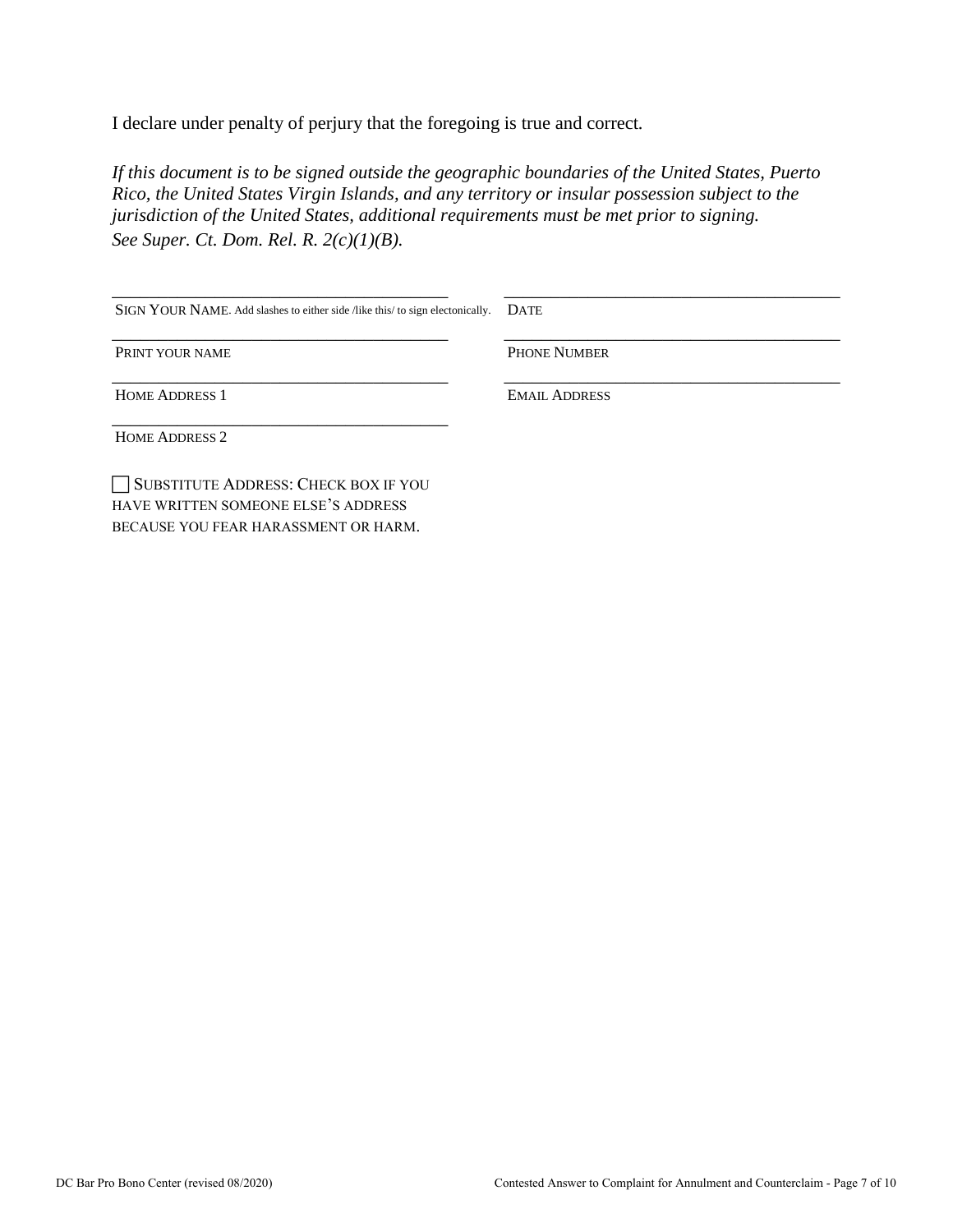### **SUPERIOR COURT OF THE DISTRICT OF COLUMBIA FAMILY COURT Domestic Relations Branch**

PRINT PLAINTIFF'S NAME

\_\_\_\_\_\_\_\_\_\_ DRB \_\_\_\_\_\_\_\_\_\_

PLAINTIFF,

\_\_\_\_\_\_\_\_\_\_\_\_\_\_\_\_\_\_\_\_\_\_\_\_\_\_\_\_\_\_\_\_\_\_\_\_

\_\_\_\_\_\_\_\_\_\_\_\_\_\_\_\_\_\_\_\_\_\_\_\_\_\_\_\_\_\_\_\_\_\_\_\_

JUDGE: \_\_\_\_\_\_\_\_\_\_\_\_\_\_\_\_\_\_

v.

PRINT DEFENDANT'S NAME

DEFENDANT.

### **RULE 5 PROOF OF SERVICE FORM**

**IF YOU HAVE ALREADY SERVED THE OTHER PARTY WITH A COPY OF YOUR PAPERS**, YOU CAN FILL OUT AND FILE THIS **PROOF OF SERVICE FORM** AT THE SAME TIME THAT YOU FILE YOUR PAPERS.

**IF YOU HAVE NOT ALREADY SERVED THE OTHER PARTY WITH A COPY OF YOUR PAPERS**, YOU MUST FILL OUT AND FILE THIS **PROOF OF SERVICE FORM** AFTER YOU SERVE THE OTHER PARTY.

**IF THE OTHER PARTY HAS A LAWYER IN THIS CASE, YOU MUST SERVE A COPY OF THE PAPERS TO THE LAWYER. IF THE OTHER PARTY DOES NOT HAVE A LAWYER, A COPY OF THE PAPERS SHOULD BE SERVED DIRECTLY TO THE OTHER PARTY.** 

| 1. I certify that on                                                                                      |                                      | $\blacksquare$ $\blacksquare$ I served copies of $\blacksquare$ |                            |  |
|-----------------------------------------------------------------------------------------------------------|--------------------------------------|-----------------------------------------------------------------|----------------------------|--|
| <b>DATE OF SERVICE</b>                                                                                    |                                      |                                                                 |                            |  |
|                                                                                                           |                                      | $NAME(S)$ OF PLEADING(S)                                        |                            |  |
| The other party, $\frac{1}{\sqrt{1-\frac{1}{2}}}\left\lfloor \frac{1}{2}\right\rfloor$                    | $\mathbf{or}$<br>NAME OF OTHER PARTY |                                                                 |                            |  |
| The other party's attorney, _______________________________, who represents ____________________________. | NAME OF ATTORNEY                     |                                                                 | <b>NAME OF OTHER PARTY</b> |  |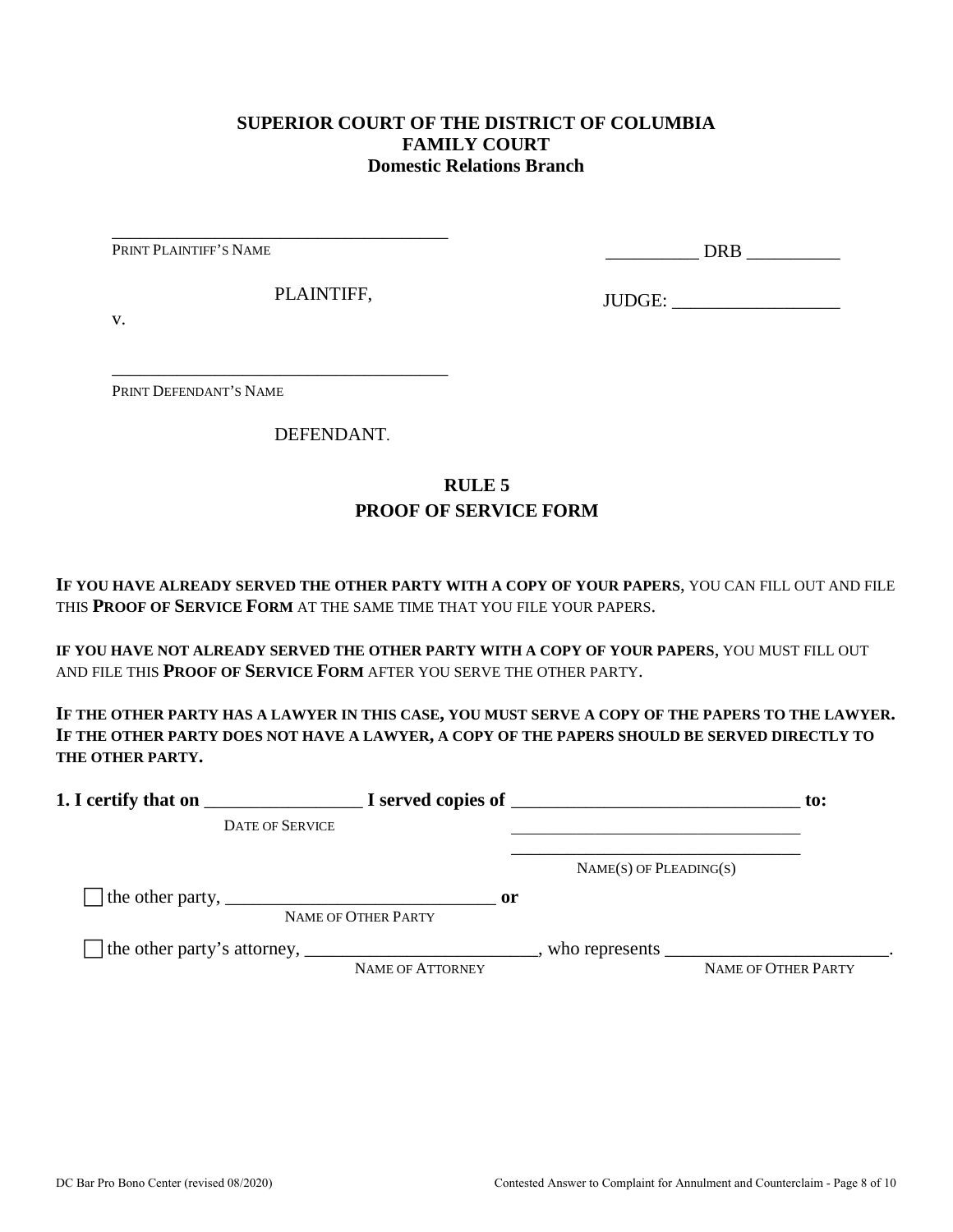#### **2. I delivered copies of the papers by:** [CHECK ONE]

**handing them to the other party**.

 **sending them to the other party by first class mail** to the other party's last known address: \_\_\_\_\_\_\_\_\_\_\_\_\_\_\_\_\_\_\_\_\_\_\_\_\_\_\_\_\_\_\_\_\_\_\_\_\_\_\_\_\_\_\_\_\_\_\_\_\_\_\_\_\_\_\_\_\_\_\_\_\_\_\_\_\_\_\_.

ADDRESS WHERE THE PAPERS WERE SENT **leaving them with a person of suitable age and discretion** who lived with the other party at: \_\_\_\_\_\_\_\_\_\_\_\_\_\_\_\_\_\_\_\_\_\_\_\_\_\_\_\_\_\_\_\_\_\_\_\_\_\_\_\_\_\_\_\_\_\_\_\_\_\_\_\_\_\_\_\_\_\_\_\_\_\_\_\_\_\_\_. ADDRESS OR DESCRIPTION OF PLACE WHERE PAPERS WERE SERVED This place is the other party's  $\Box$  TEMPORARY RESIDENCE. PERMANENT RESIDENCE. OTHER: \_\_\_\_\_\_\_\_\_\_\_\_\_\_\_\_\_\_\_\_\_\_\_\_\_\_\_\_\_\_\_\_\_. SPECIFY OTHER TYPE OF RESIDENCE I state the following about the person I gave the papers to (PROVIDE AS MANY DETAILS AS POSSIBLE): Their name: Their approximate age: \_\_\_\_\_\_\_\_\_\_\_\_\_\_\_\_. Their relationship to the other party is: Spouse/partner Family member (specify): \_\_\_\_\_\_\_\_\_\_\_\_\_\_\_\_\_\_\_\_\_  $\Box$  Roommate  $\Box$  Other: **leaving them at the other party's attorney's office** with the attorney, a clerk or other person in charge: \_\_\_\_\_\_\_\_\_\_\_\_\_\_\_\_\_\_\_\_\_\_\_\_\_\_\_\_\_\_\_\_\_\_\_\_\_\_\_\_\_\_\_\_\_\_\_\_\_\_\_\_\_\_\_\_\_\_\_\_\_\_\_\_ PRINT NAME OF PERSON SERVED WITH PAPERS \_\_\_\_\_\_\_\_\_\_\_\_\_\_\_\_\_\_\_\_\_ TITLE OF PERSON SERVED \_\_\_\_\_\_\_\_\_\_\_\_\_\_\_\_\_\_\_\_\_\_\_\_\_\_\_\_\_\_\_\_\_\_\_\_\_\_\_\_\_\_\_\_\_\_\_\_\_\_\_\_\_\_\_\_\_\_\_\_\_\_\_\_ STREET ADDRESS CITY, STATE AND ZIP CODE **sending them electronically** through CaseFileXpress or some other electronic way agreed to by the other party in writing: \_\_\_\_\_\_\_\_\_\_\_\_\_\_\_\_\_\_\_\_\_\_\_\_\_\_\_\_\_\_\_\_\_\_\_\_\_\_\_\_\_\_\_\_\_\_\_\_\_\_\_\_\_\_\_\_\_\_\_\_\_\_\_\_ EMAIL ADDRESS OF OTHER PARTY (IF USED) \_\_\_\_\_\_\_\_\_\_\_\_\_\_\_\_\_\_\_\_\_\_\_\_\_\_\_\_\_\_\_\_\_\_\_\_\_\_\_\_\_\_\_\_\_\_\_\_\_\_\_\_\_\_\_\_\_\_\_\_\_\_\_\_ ELECTRONIC MEANS USED (FOR EXAMPLE: EMAIL, CASEFILEXPRESS) **some other way** agreed to by the other party in writing:

\_\_\_\_\_\_\_\_\_\_\_\_\_\_\_\_\_\_\_\_\_\_\_\_\_\_\_\_\_\_\_\_\_\_\_\_\_\_\_\_\_\_\_\_\_\_\_\_\_\_\_\_\_\_\_\_\_\_\_\_\_\_\_\_\_\_\_\_\_ SPECIFY HOW SERVICE WAS COMPLETED